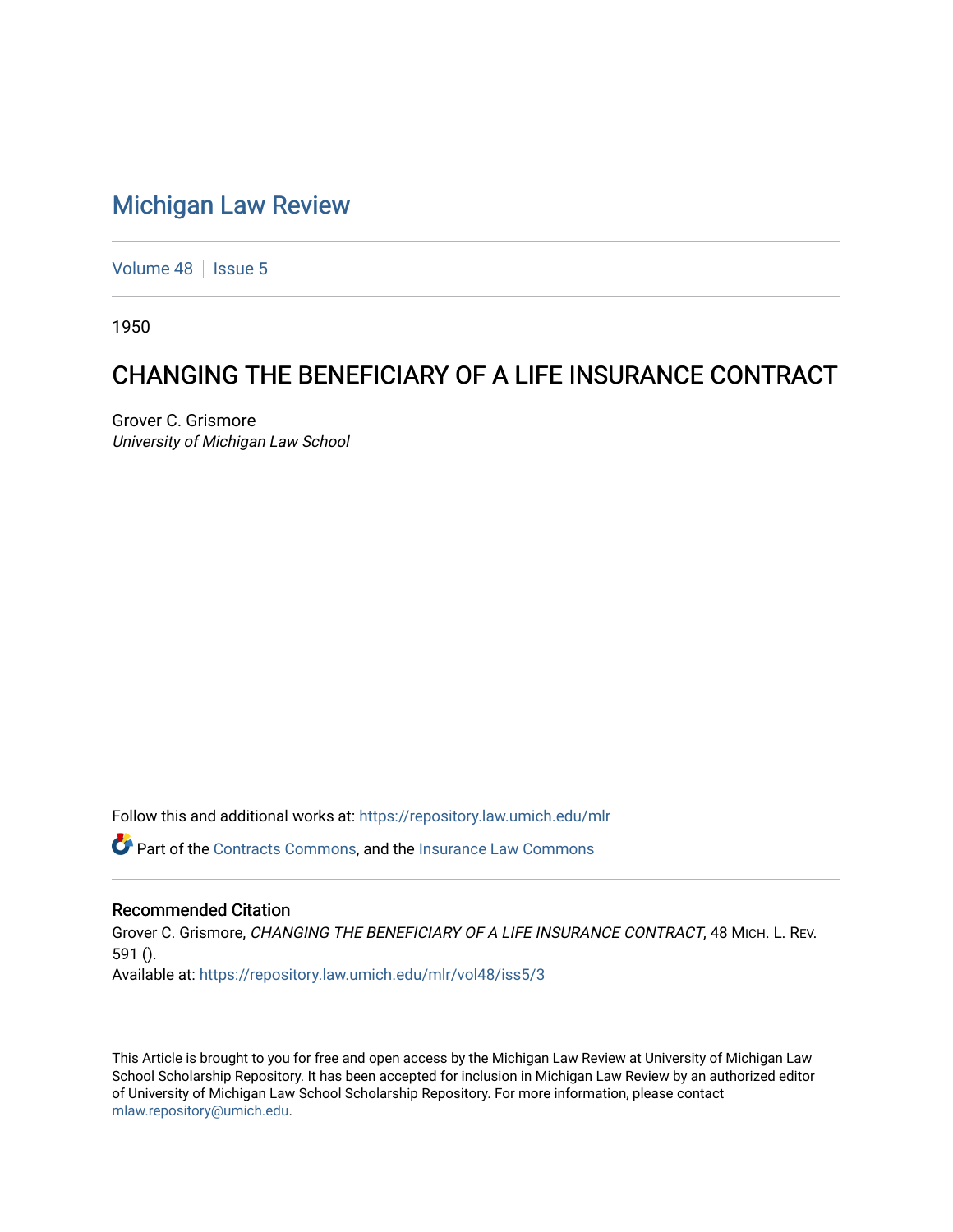### CHANGING THE BENEFICIARY OF A LIFE INSURANCE **CONTRACT**

#### *Grover* C. *Grismore\**

cursory examination of the court reports will reveal that there is a constant stream of cases coming before our courts in which the principal questions at issue involve the disposition of the proceeds of matured life insurance policies. The question arises most often when the insured, having reserved the right to change the beneficiary, had manifested an intention that someone other than the beneficiary named in the policy should receive the proceeds, but had not complied with the formalities prescribed in his contract for effecting a change. Unfortunately, the answer to the question in the particular case has often been made unnecessarily difficult because our courts have not evolved any consistent theory on the basis of which the problem can be resolved. This is unfortunate, since it has a tendency to induce litigation which might have been avoided were there a consistent underlying theory readily determinable as a basis for predicting the probable outcome in the particular case.

It is the almost universally accepted rule that a named beneficiary's interest becomes fully vested at the inception of the contract of insurance and cannot be cut off thereafter either by the insured alone or by agreement between the insured and the insurer, unless the right to do so is reserved expressly.<sup>1</sup> It is equally well settled that if an option to change the beneficiary is expressly reserved, then the power exists, and, if it is exercised in the manner prescribed in the contract, the change of beneficiary will be fully effective to entitle the subsequently designated beneficiary to the proceeds of the policy.<sup>2</sup> To this extent the law is clear and consistent and causes no difficulty.

In general there are two kinds of cases which do cause difficulty: (1) those in which an insured who has reserved an option to make a change of beneficiary has taken some of the steps prescribed in his contract for effecting a change, but has died or become incapacitated before the procedure has been carried through to the end; and (2)

<sup>&</sup>quot; Professor of Law, University of Michigan.-Ed.

<sup>1</sup> For the history of this rule and a collection of cases, see Page, "The Power of the Contracting Parties to Alter a Contract for Rendering Performance to a Third Person," 12 Wis. L. REv. 141 at 167-181 (1937). See also, Grismore, "The Assignment of a Life Insurance Policy," 42 MicH. L. REv. 789 at 793-794 (1944).

<sup>&</sup>lt;sup>2</sup> See the cases cited in the following notes.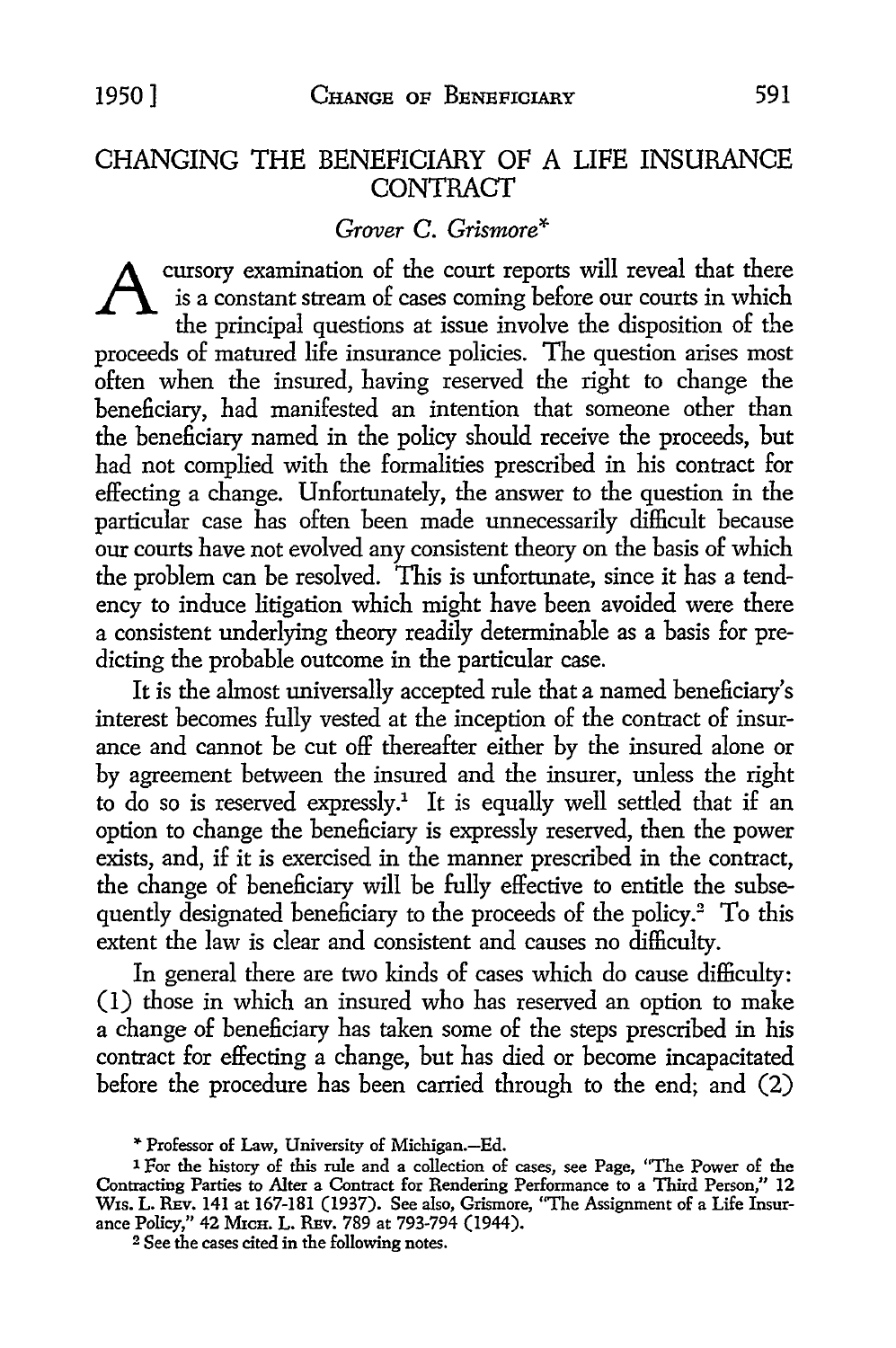those in which, an option having been reserved, no steps whatever have been taken toward complying with the prescribed formalities, but other conduct of the insured makes it clear that it was his intention that someone other than the formally designated beneficiary should receive the proceeds of the policy upon its maturity. Where an option *to* change the beneficiary is reserved, the customary policy provision relating *to* the matter is to the effect that a change may be accomplished by filing a written request at the home office of the insurer and accompanying the request with the policy itself for endorsement. It is further commonly stipulated that the change shall be effective only after such endorsement has been made. It may or it may not stipulate that, once the endorsement has taken place, the change shall be deemed to relate back to, and to be effective as of, the date of the signing of the request for a change.<sup>3</sup>

While the courts have a tendency to place these two kinds of cases in separate and more or less distinct categories and *to* deal with them as if they involved the application of different principles, it is submitted that a careful analysis will reveal that they all involve the same fundamental considerations. The real question at issue in all of these cases would seem to be whether the formalities prescribed in the contract for effecting a change are to be deemed to be conditions subsequent to the right of the formally designated beneficiary as well as conditions precedent *to* the duty of the insurer to pay a claimant, or whether they are *merely* conditions precedent to the duty of the insurer to make payment to the person claiming the proceeds. That is to say, if we conclude that the right of the formally designated beneficiary is vested the moment he is so designated, subject only to being divested in the manner prescribed in the contract, then we should also conclude that his right continues unimpaired unless and until those formalities or conditions subsequent have either been complied with or else have become legally excusable. On the other hand, we may conceivably take the view that the prescribed formalities are intended solely for the protection of the insurer, that is, that they are merely conditions precedent to his duty to pay a particular person. On this view of the matter, the insured, without complying with the prescribed formalities,

<sup>3</sup>An occasional case can be found in which the policy stipulated that the change of beneficiary must be consented to by the insurer, although this is unusual. See, e.g., Barrett v. Barrett, 173 Ga. 375, 160 S.E. 399 (1931). It may be doubted whether such a stipulation would be held to vest any discretion in the insurer or to be anything more than a formality like that of endorsing the change on the policy.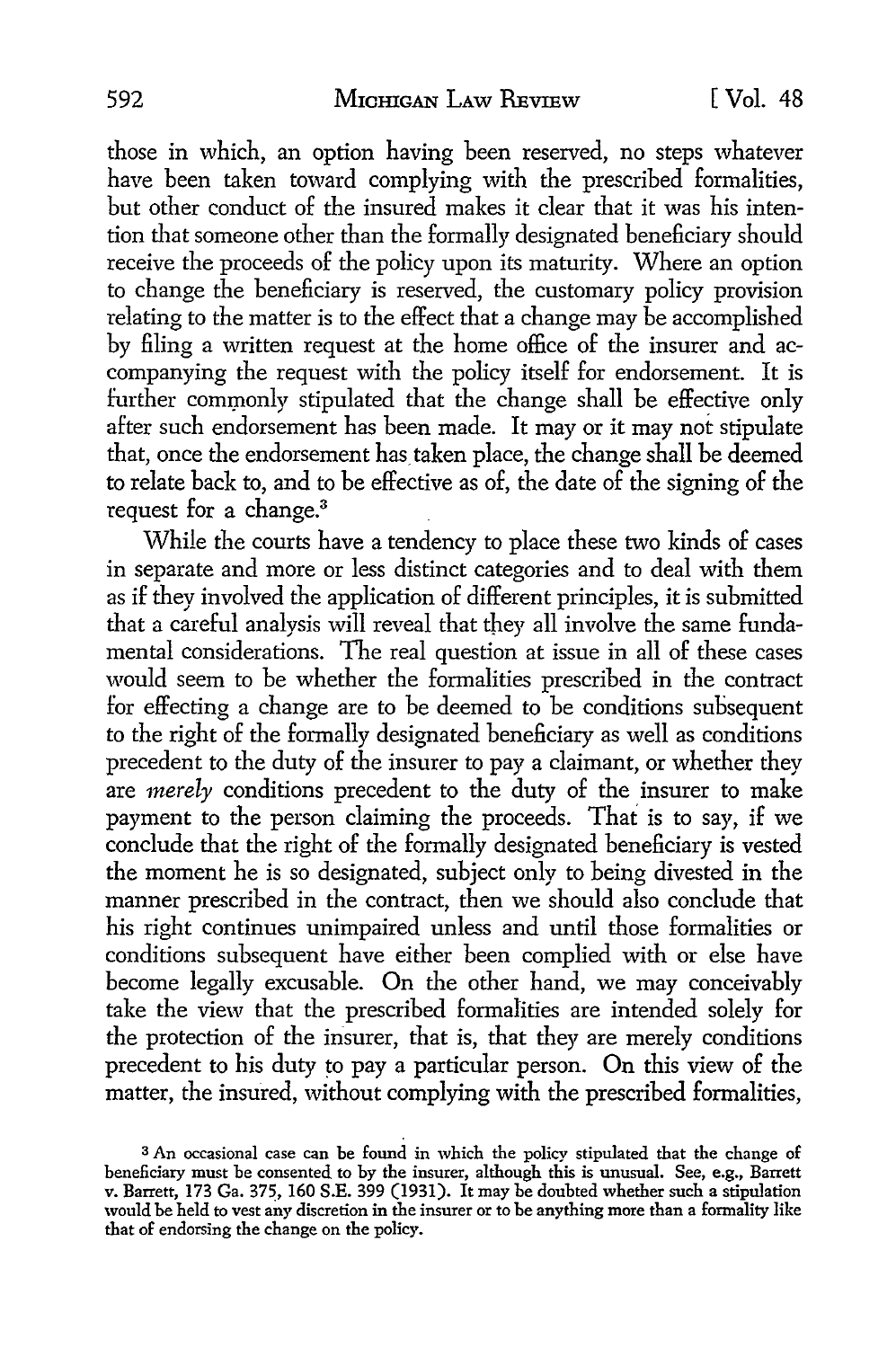would seem to have the power, by a manifestation of intention so to do, to vest the beneficial interest in someone other than the formally designated beneficiary. However, the insurer would have the right to refuse to recognize the claim of such person, since the conditions precedent to the insurer's duty to do so have not been complied with, and to discharge his obligation by paying the formally designated beneficiary. The latter, on this hypothesis, would then hold the money so received as trustee for the claimant. Of course, since the prescribed formalities, on this interpretation, are deemed to be solely for the benefit of the insurer, he may waive them, if he sees fit to do so, and may pay the claimant directly.

A situation somewhat analogous to this last supposed has arisen in connection with the application of the so-called "facility-of-payment" clause, which is found in many industrial life insurance policies. When a specific beneficiary is named in a policy containing such a clause, but the insurer pays the proceeds to some one of the persons described in the "facility-of-payment" clause, to the exclusion of the named beneficiary, it has usually been held that, while the obligation of the insurer has been fully discharged by such payment, nevertheless, the person receiving the payment holds the money in trust for the named beneficiary. The theory of this holding is that the "facility-of-payment" clause is designed solely for the convenience and protection of the insurer and that payment under it does not determine the ultimate right to the money.<sup>4</sup>

Unfortunately, in most of the cases coming before the courts, it is not at all certain which is the correct view of this matter. This is so because the insurance contract, as it is commonly drawn, does not make clear the intention of the parties in regard to it. Undoubtedly the parties to the contract may make the rights of the beneficiary as broad or as narrow as they wish. There is no principle of the law to prevent this, since it has become well settled in the modern law of this country that a third party beneficiary may have such rights as have been conferred upon him by the parties to the contract. The difficulty stems from the fact that the customary manner of framing the "change of beneficiary" clause leaves us without any real basis for determining whether it was intended to make the prescribed formalities conditions subsequent to the right of the formally designated beneficiary, or whether they are written in solely for the protection of the insurer.

<sup>4</sup> The cases are co1Iected in 166 A.L.R. 78 ff. (1947).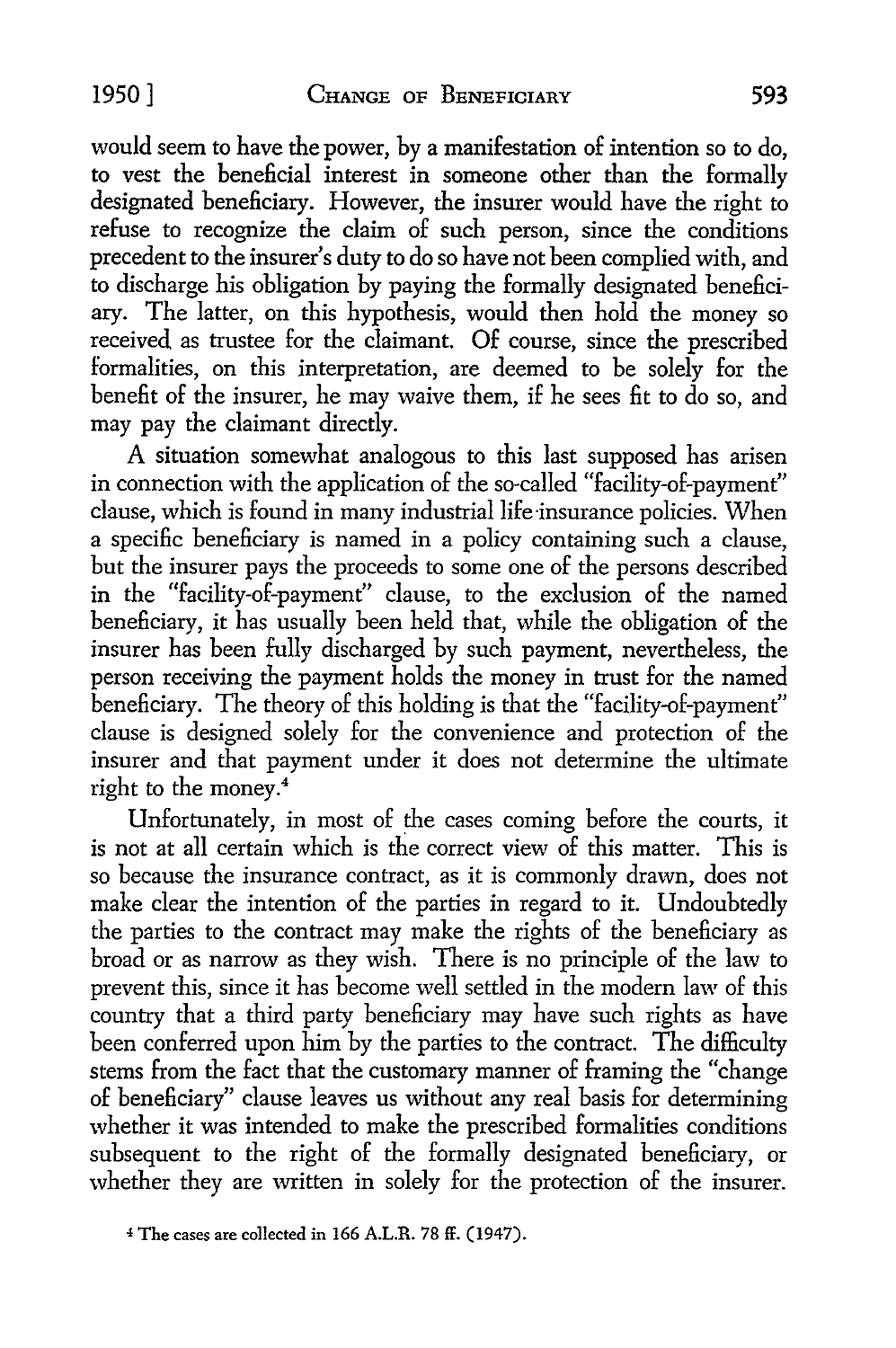If the latter be deemed the correct interpretation, then they are merely conditions precedent to the insurer's duty to make payment, and the failure to fulfill the requirements would seem to leave the formally designated beneficiary at least in the position of a nominee for payment, regardless as to what may be the ultimate rights as between himself and some other claimant.

It ought to be emphasized that the problem is essentially one of determining the correct interpretation to be placed upon the language of the contract, contrary to what one might suppose from a reading of the decided cases. Courts are inclined to talk in terms of whether the interest of the beneficiary, during the lifetime of the insured, is to be deemed to be a vested one or a mere expectancy, and to draw conclusions on the basis of this determination, as if there were some rule of law defining the nature of the beneficiary's relation to the contract. It is submitted that a correct analysis leads to the conclusion that the nature of his right, that is, the question as to whether he has an absolute or a contingent right, and the nature of the contingency, if any, are dependent solely upon the terms of the contract itself. Admittedly his right is not vested in the sense that it cannot be cut off without his consent; but to say that he has no right whatever prior to the death of the insured, as some courts seem to assert, would seem to be equally wide of the mark. He has a present right, although a contingent one, and the real problem to be solved is to determine the nature of the contingency.

When we come to examine the decided cases we find that they are in hopeless confusion. Not infrequently the court has apparently adopted one interpretation in one case and then in a later case the other, although the language of the contracts involved in the two cases is the same. Oftentimes inconsistent ideas find expression in the same case without apparent realization that they are inconsistent. Thus, in the recent case of *Gill* 11. *Provident Life and Accident Insurance*  Company,<sup>5</sup> the West Virginia court, after asserting it to be the rule that the rights of the formally designated beneficiary cannot be cut off without at least substantial compliance with the formalities prescribed in the contract, proceeds to hold further that some of these formalities at least are intended solely for the benefit of the insurer and so may be waived by him by his filing a bill of interpleader, thus giving the claimant a preferred position. How all of these assertions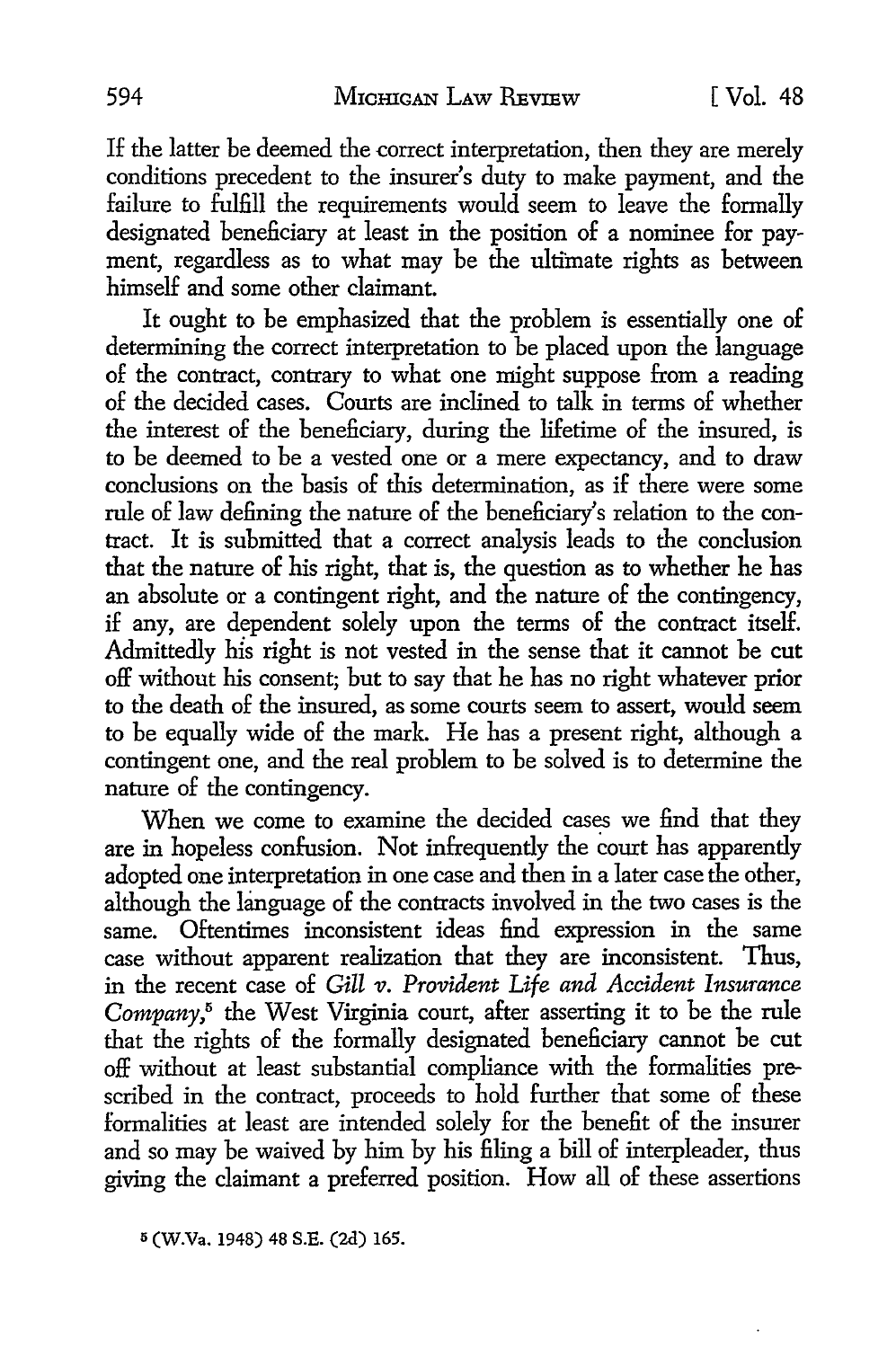can be true the court does not explain. Compliance with the prescribed formalities either is or is not a condition subsequent to the right of the formally designated beneficiary. If it is, he alone would seem to have the power to dispense with the necessity for that compliance. If it is not, even then, waiver by the insurer would seem to be wholly immaterial when the insurer files a bill of interpleader, thus making the formally designated beneficiary and the claimant the real parties to the dispute, as was the situation in the West Virginia case. Waiver by the insurer can be a factor only when the insurer himself is resisting the claim of the claimant, since he can dispense with the necessity of fulfilling only those conditions which qualify his own duty. We must not overlook the fact that the claimant may conceivably have a right to the money without having the right to require the insurer to pay it to him. The insurer may have the right to pay the formally designated beneficiary as nominee for the claimant unless he has waived that right; but unless he is resisting the claimant's demand, no further question of waiver by him can be involved.

Where the first type of situation mentioned above is involved, that is, where the insured had started to take the prescribed steps for effecting a change of beneficiary, but has died or become incapacitated before they could be carried to completion, the decided cases are, for the most part, consistent with the view that these formalities are conditions subsequent to the right of the formally designated beneficiary, and that unless they have been observed or their fulfillment is legally excusable, the claimant is not entitled. Thus where the insured had manifested an intention to change the beneficiary and had delivered his policy to the claimant with instructions to secure the necessary forms from the insurer so that he could carry out the specified procedure, and had died five hours later, before the necessary steps could be taken, it was held that the formally designated beneficiary was entitled to the proceeds.<sup>6</sup> This decision was based on the ground that the required procedure had not been substantially complied with. It was so held in spite of the fact that the claimant had paid the last premium due on the policy and had agreed *to* pay future premiums. The same result was reached when the insured had made out a formal request for a change of beneficiary and had delivered it to his employer for transmittal *to* the insurer, as required by the terms of the group policy under which he was insured, but had died before the employer sent it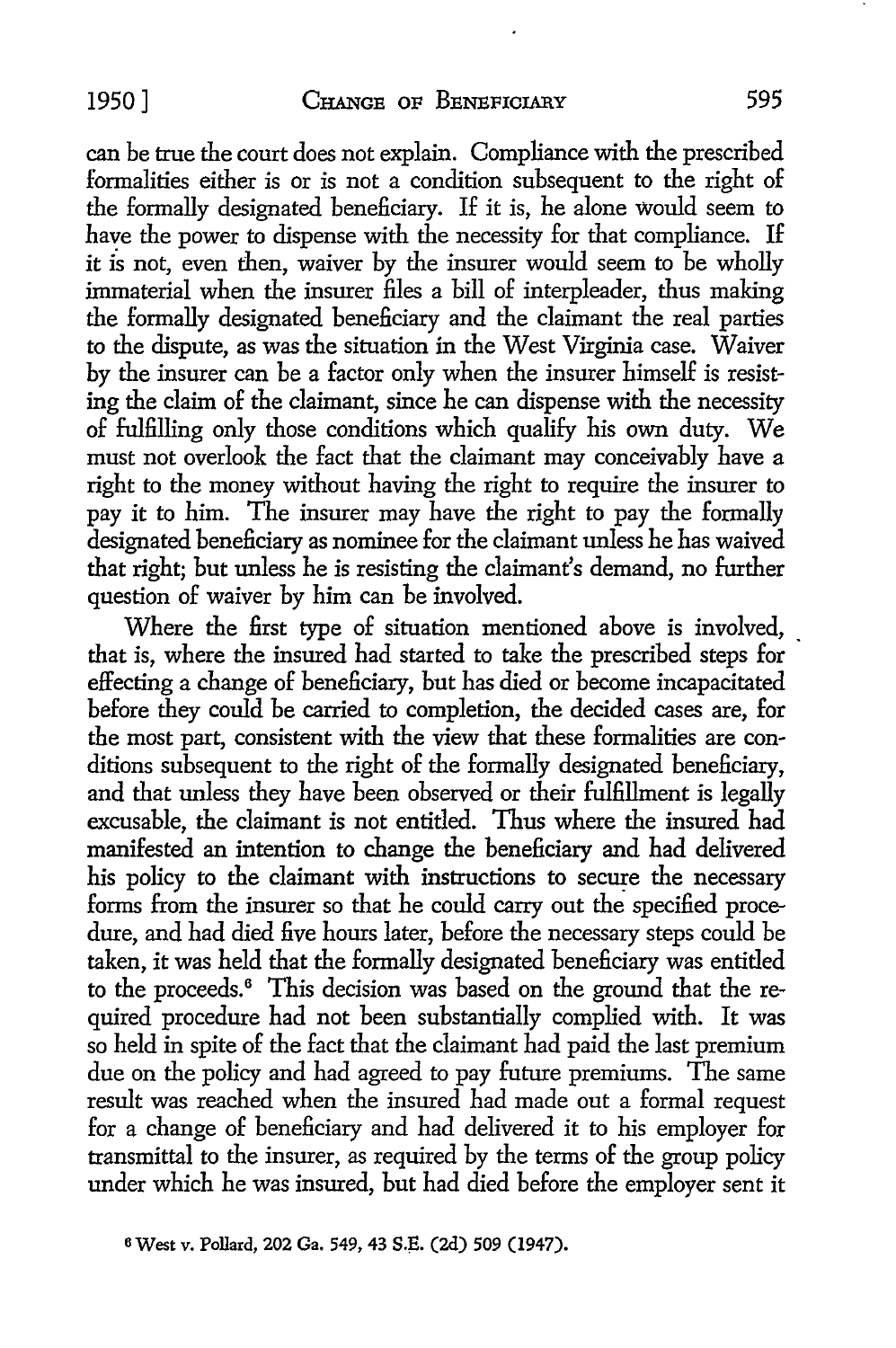to the insurer.<sup>7</sup> So also where the insured had failed to acknowledge his formal request for a change before a notary public,<sup>8</sup> or had failed to give specified information, or had failed to transmit his request through the proper channel as prescribed in his contract,<sup>9</sup> and had died before the omission could be supplied, it was held that the formally designated beneficiary should prevail over the claimant, as the insured had not done everything required of him to effect a change.

However, it does not follow from these decisions that literal compliance with every specified detail is essential. If the insured has done everything required of him to effect a change, and all that remains to be done is that the insurer record the change on its records or on the policy, then it is generally conceded that the newly designated beneficiary should prevail. This is so, although the insured has died before the insurer has had an opportunity to act on his request for a change.10 This result is sometimes justified on the ground that the acts to be done by the insurer are purely ministerial and that their omission cannot defeat the claimant because of the equitable principle that the law regards that as done which ought to have been done,<sup>11</sup> sometimes on the theory that these acts are solely for the benefit of the insurer and may be waived by him,<sup>12</sup> and at other times on the ground that substantial compliance with the prescribed formalities is all that is required, and that this has occurred.<sup>13</sup> In view of what has already been said, it would seem to follow that the last of these positions is the only one

<sup>7</sup>Johnson v. Johnson, (C.C.A. 5th, 1943) 139 F. (2d) 930.

s Equitable Life Assur. Society of the **U.S.** v. McClelland, (D.C. Mich. 1949) 85 F. Supp. 688. Cf. the cases cited in note 16, infra.

9Young v. American Standard Life Ins. Co., 398 Ill. 565, 76 N.E. (2d) 501 (1948).

10 Numerous cases to this effect are collected in the annotation in 78 A.L.R. 970 (1932). In Schwerdtfeger v. Am. United Life Ins. Co., (C.C.A. 6th, 1948) 165 F. (2d) 928, the court reached this decision, although the insured's agent retained possession of the request for a change of beneficiary until after insured's death. Boehne v. Guardian Life Ins. Co., 224 Minn. 57, 28 N.W. (2d) 54 (1947) accord.

<sup>11</sup>See e.g., Reliance Life Ins. Co. v. Bennington, 142 Md. 390, 121 A. 369 (1923); Boehne v. Guardian Life Ins. Co., 224 Minn. 57, 28 N.W. (2d) 54 (1947); Equitable Life Ins. Co. of Iowa v. Dinoff, (D.C. Ohio, 1947) 72 F. Supp. 723.

12 See e.g., Royal Union Mut. Life Ins. Co. v. Lloyd, (C.C.A. 8th, 1918) 254 F. 407; Schwerdtfeger v. American United Life Ins. Co., (C.C.A. 6th, 1948) 165 F. (2d) 928.

But in Johnson v. Johnson, (C.C.A. 5th, 1943) 139 F. (2d) 930, it was held that such waiver must occur prior to the death of the insured, on the theory that the rights of the beneficiary become vested at the moment of the insured's death. As is pointed out in the text above, it is difficult to see how waiver by the insurer can in any way affect the rights of the beneficiary so far as his ultimate right to the money is concerned. His equitable right to the money would seem to depend upon other considerations. Since waiver by the insurer can in any event affect merely the remedy, it should make no difference whether it occurs before or after the death of the insured.

13 See Hoskins v. Hoskins, 231 Ky. 5, 20 **S.W.** (2d) 1029 (1929).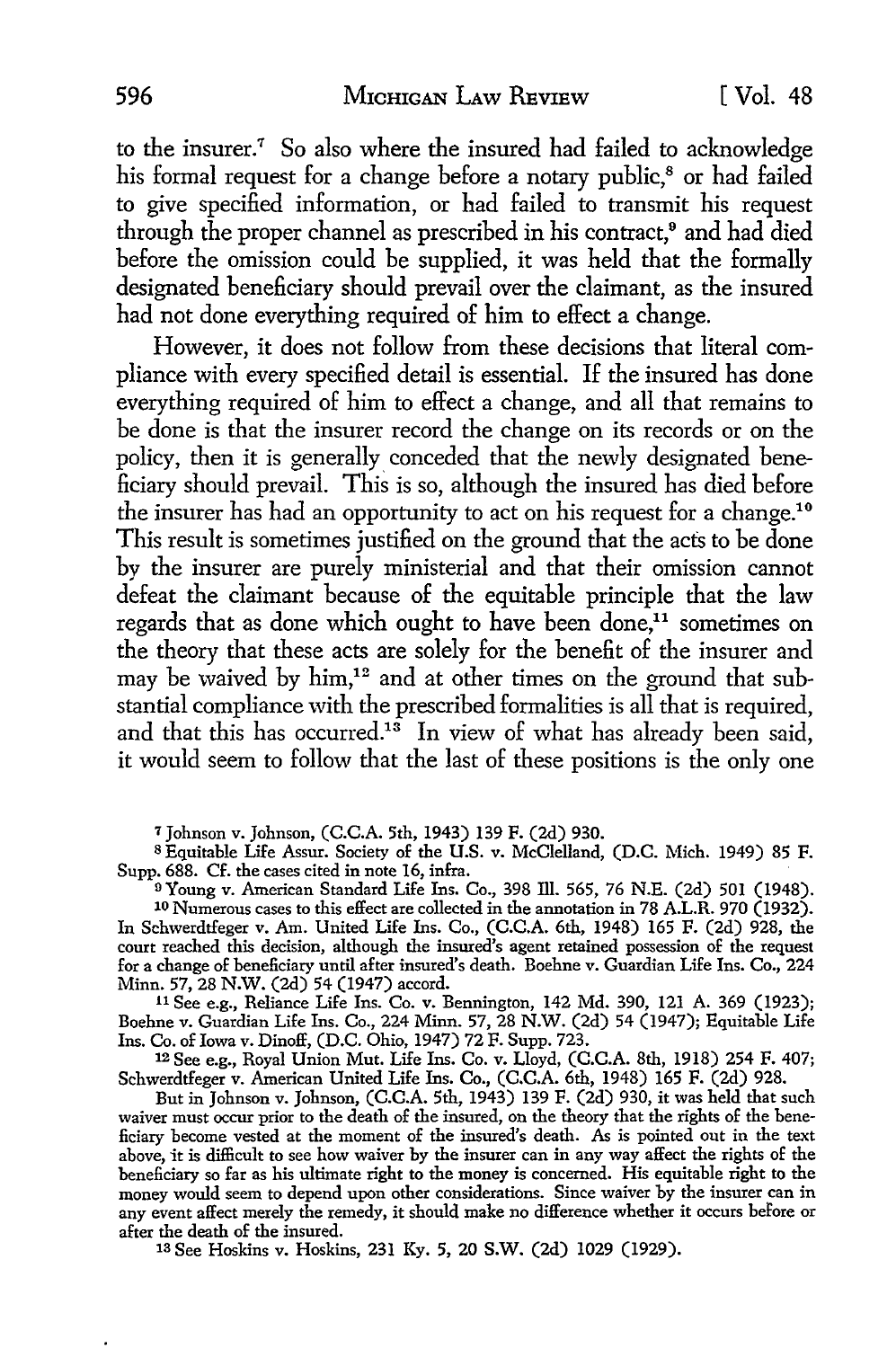that can reasonably be defended. It can be asserted with some show of reason that the parties to the contract could hardly have intended that each step in the procedure must be literally complied with to effect a change of beneficiary. It is much more reasonable to assume that what they had in mind was a compliance sufficient to give assurance of the authenticity of the insured's desire to bring about a change and to provide trustworthy evidence of that desire to the insurer.<sup>14</sup> If we accept this interpretation, then the condition has been fulfilled when enough has been done to accomplish these purposes, and the only problem that remains is to determine what amounts to substantial compliance.

An occasional case can be found in which a court has held that nothing short of literal compliance with all the specified formalities will satisfy the condition. Thus, in one case in which the insured filed with the insurer a formal request for a change, but died before the insurer had an opportunity to endorse the change on the policy, it was held that the original beneficiary must prevail.<sup>15</sup> Such a strict interpretation does not seem to be justified in the absence of controlling language, in view of the obvious intent of the customary contract to give the insured broad and more or less uncontrolled power in the matter of designating a new beneficiary.

As might be expected, the cases which purport to follow the majority view are not all in agreement as to just how far the insured must carry the procedure before it will be said that he has done everything required of him to fulfill the condition subsequent and to make the change of beneficiary effective. Sometimes the court has seemed to be unnecessarily strict in this regard. However, in some of these cases the court's apparent lack of liberality may have been due to the fact that it was not convinced that the insured really had desired to make the change which he had requested.<sup>16</sup>

<sup>14</sup>See Atkinson v. Metropolitan Life Ins. Co., 114 Ohio St. 109, 150 N.E. 748 (1926) which seems to approach the solution of the problem from this point of view.

15 Jt was so held in Freund v. Freund, 218 ill. 189, 75 N.E. 925 (1905). But see Sun Life Assur. Co. v. Williams, 284 ill. App. 222, 1 N.E. (2d) 247 (1936), which seems to reject the holding of the Freund case.

16 See e.g., Johnson v. Johnson, (C.C.A. 5th, 1943) 139 F. (2d) 930, where the court held that insured had not done all that was required of him when he sent a request for a change of beneficiary to his employer, as required by his contract, for transmittal to the insurer. The evidence tended to show that he had forwarded the request more or less against his will. Cf. Thomas v. Locomotive Engineers' Mut. Life and Accident Ins. Assn. v. Hopkins, 191 Iowa 1152, 183 N.W. 628 (1921), which held that insured had done everything required of him, although he omitted to supply an affidavit explaining his failure to send in his certificate as required by his contract. In this case it was clear that insured did desire to make the change in question.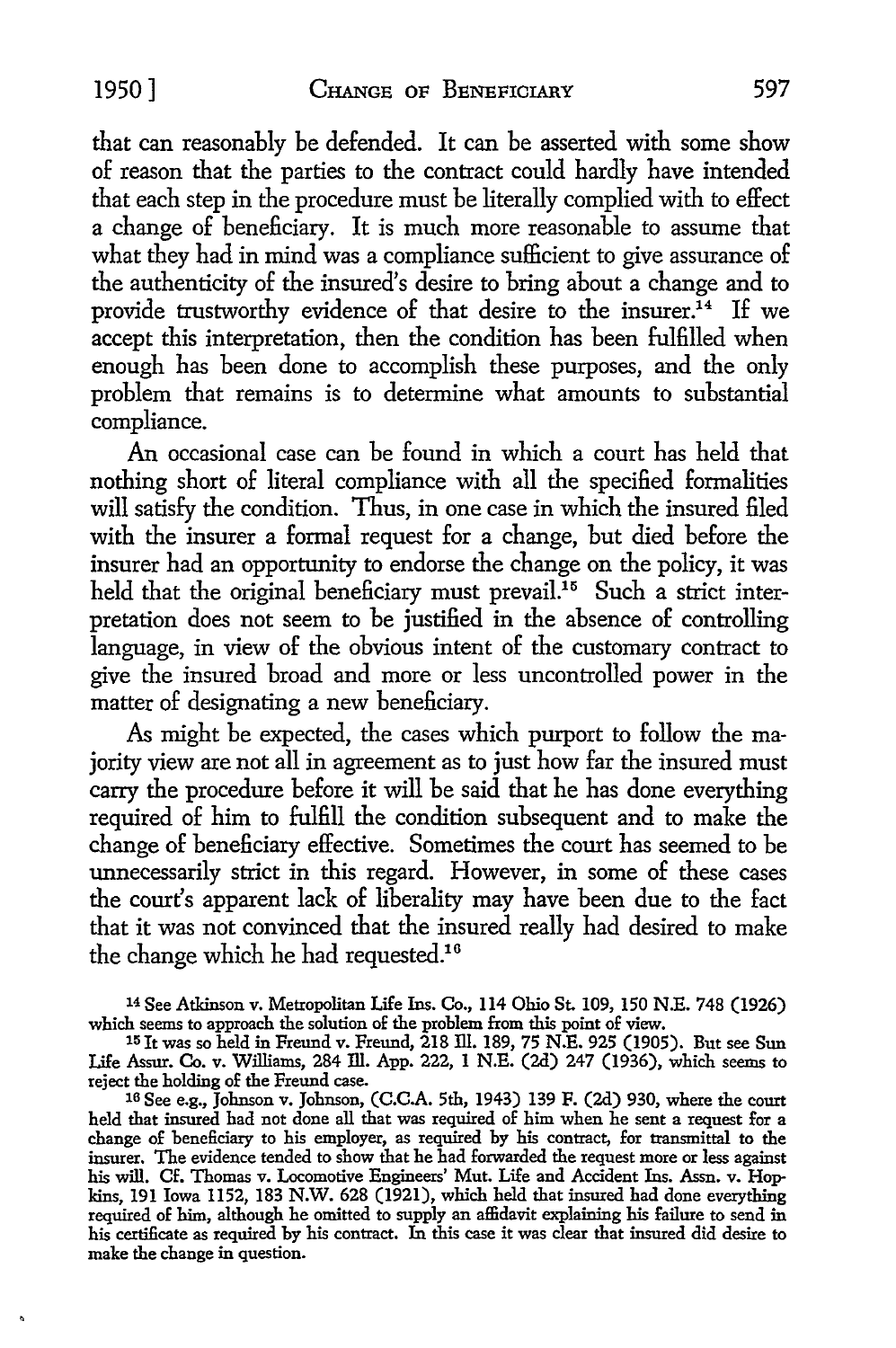So also, if the facts leave in doubt the question as to whether the insured had finally made up his mind to exercise his power to change the beneficiary in favor of the claimant, his failure to take all of the prescribed steps may weight the scale in favor of the view that the insured had never really made up his mind to make the change or had changed his intention while in the process, in either of which cases, of course, the claimant has no rights even though some steps to bring about the change had already been taken.<sup>17</sup>

It is also worthy of note that some courts have been inclined to adopt a stricter rule in the case of fraternal benefit or relief association policies in which the matter of change of beneficiary is usually governed by the by-laws of the association. In these cases it has sometimes been asserted that literal compliance with all the requirements set forth is always essential to *vest* any right in the newly designated beneficiary.<sup>18</sup> It may be doubted, however, whether there is any justification for such a distinction, since the rights of the parties are contractual in this case as well as in the case of a policy issued by a regular commercial company. The tendency of the more recent cases is to make no distinction between the *two* kinds of insurance.<sup>19</sup>

Although the insured has not done everything required of him, the requested change of beneficiary may nevertheless be held effective, if the failure *to* take the omitted steps was due to unanticipated circumstances beyond his control. Thus, if he is required *to* forward his policy along with the request for a change for endorsement of the name of the new beneficiary thereon, and he is unable to do so because the policy has been lost or is otherwise unavailable<sup>20</sup> or because it is in the possession of the then named beneficiary, who refuses *to* surrender it.<sup>21</sup> the change will be effective in spite of the omission. Like-

17 See e.g., Young v. American Standard Life Ins. Co., 398 Ill. 565, 76 N.E. (2d) 501 (1947); Sun Life Assur. Co. of Canada v. Secoy, (D.C. Ohio, 1947) 72 F. Supp. 83.

18 See e.g., Boehne v. Guardian Life Ins. Co., 224 Minn. 57, 28 N.W. (2d) 54 (1947) (dictum); Ringler v. Ringler, 156 Md. 270, 144 A. 221 (1928).

10 See McCloud v. Aetna Life Ins. Co., 221 Minn. 184, 21 N.W. (2d) 476 (1946); Supreme Council of the Royal Arcanum v. Behrend, 247 U.S. 394, 38 S.Ct. 522 (1918) and annotation in l A.L.R. 971 (1919).

20Barrett v. Barrett, 173 Ga. 375, 160 S.E. 399 (1931) (in this case the insured was too ill to get the policy out of his safe deposit box).

21 Alfama v. Rose, 323 Mass. 643, 83 N.E. (2d) 868 (1949); McDonald v. McDonald, 212 Ala. 137, 102 S. 38 (1924). Additional cases are collected in an annotation in 36 A.L.R. 771 (1925). In McDonald v. McDonald, the court held that it need not be shown affinnatively that the original beneficiary refused on demand to give up the policy. The court said, at p. 142, ''That appellee [the named beneficiary] had possession is sufficiently alleged, and is not denied. In these circumstances there are authorities which hold on what seems to be good reason that it may be fairly inferred that appellee would not have surrendered the policy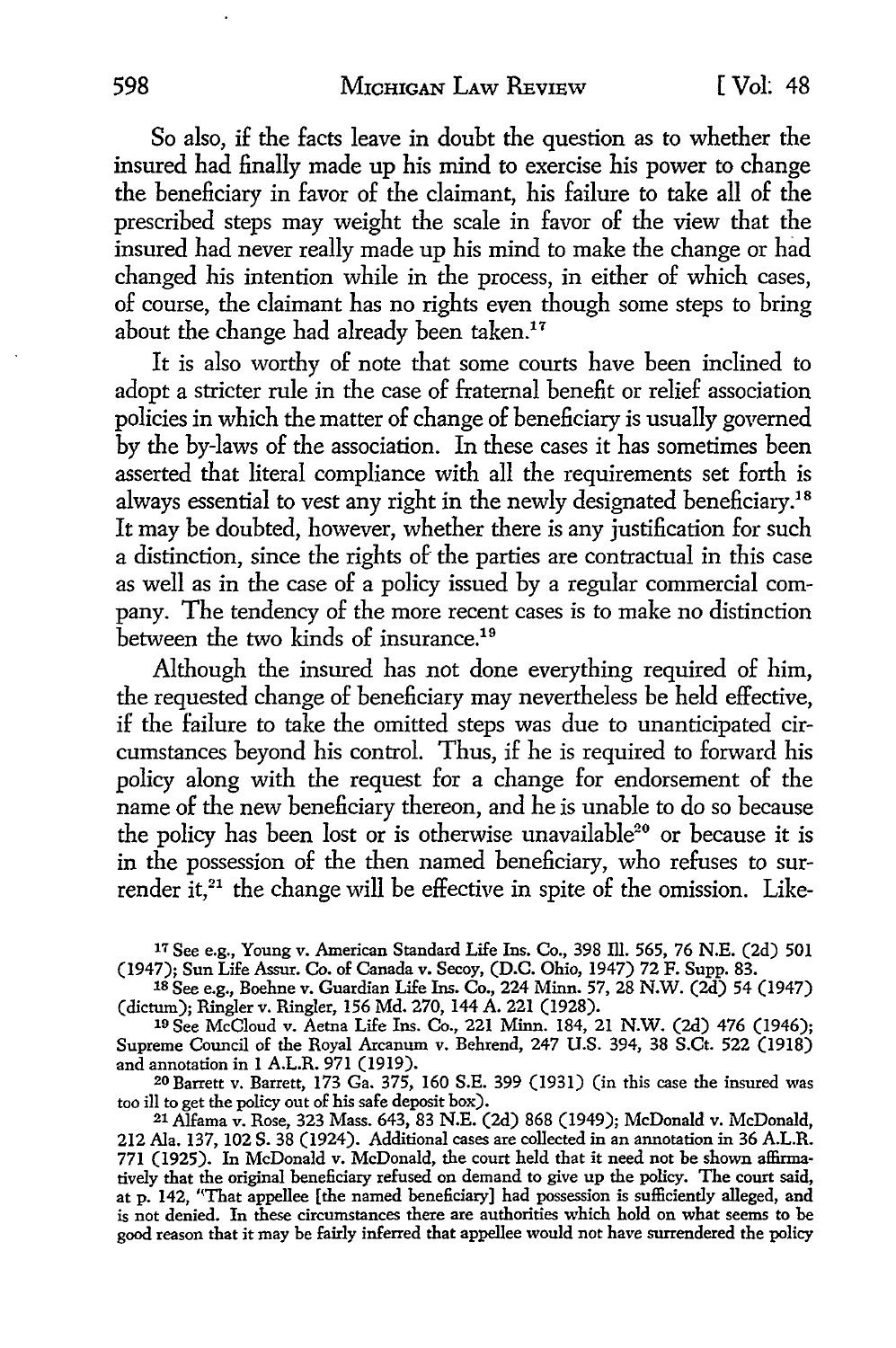wise, where the insured was in a Japanese prisoner-of-war camp, where he was denied the privilege of writing to anyone other than a relative, his letter to a relative requesting her to have the beneficiary changed was held effective to accomplish his purpose, although no other steps whatever had been taken.<sup>22</sup> While it cannot be claimed in these cases that the condition has been complied with, the decisions in them are undoubtedly justifiable on the ground that the condition has been excused by impossibility. It is a well-established principle of the law of contracts that fulfillment of a condition may be excused on the ground of impossibility, where the circumstances which prevent the fulfillment were unforeseen by the parties at the time the contract was made and were of such a nature that, had they, at the time, thought of the possibility of their occurrence, they as reasonable men would have written an exception into the general language used in the contract.<sup>23</sup>

Where no steps whatever were taken by the insured to exercise his power to change the beneficiary in the prescribed manner, and none were contemplated, but the insured in some other way unmistakably manifested an intention that some person other than the formally designated beneficiary should receive the proceeds of the policy at its maturity, most of the courts have adopted a quite different approach to the solution of the problem from that used in the type of case which has just been discussed. This situation arises most often when the insured, without attempting to change the beneficiary in the manner prescribed, purports to assign his contract in general terms for a valuable consideration, to a third person, with the obvious intention that the assignee shall have the right to the proceeds of the policy at its maturity as well as all the other rights conferred by the contract. Of course, if the contract in express terms confers upon the insured the additional power to cut off the rights of the named beneficiary by an assignment, as is sometimes the case, no question arises, and the assignee will prevail.<sup>24</sup> However, in the usual case no such power is conferred upon the insured by the terms of his contract. In this situation two distinct lines of authority exist. A majority of the courts which

.

on demand of the insured." Gill v. Provident Life & Accident Ins. Co., (W.Va., 1948) 48 S.E. (2d) 165, accord.

But cf. Ponlain v. Sullivan, 308 Mass. 58, 30 N.E. (2d) 848 (1941), which held that an insured who had delivered a policy to the named beneficiary with intent to make a gift of the policy to the beneficiary had lost the right to change the beneficiary or to have any control over the policy.

<sup>22</sup>Finnerty v. Cook, 118 Colo. 310, 195 P. (2d) 973 (1948).

<sup>23</sup> See GrusMoRE, PRINCIPLES oF THE I.Aw OF CoNTRACTS §164 (1947).

<sup>2</sup>4 Fisher & Co. v. Phoenix Mutual Life Ins. Co., 15 Tenn. App. 502 (1932).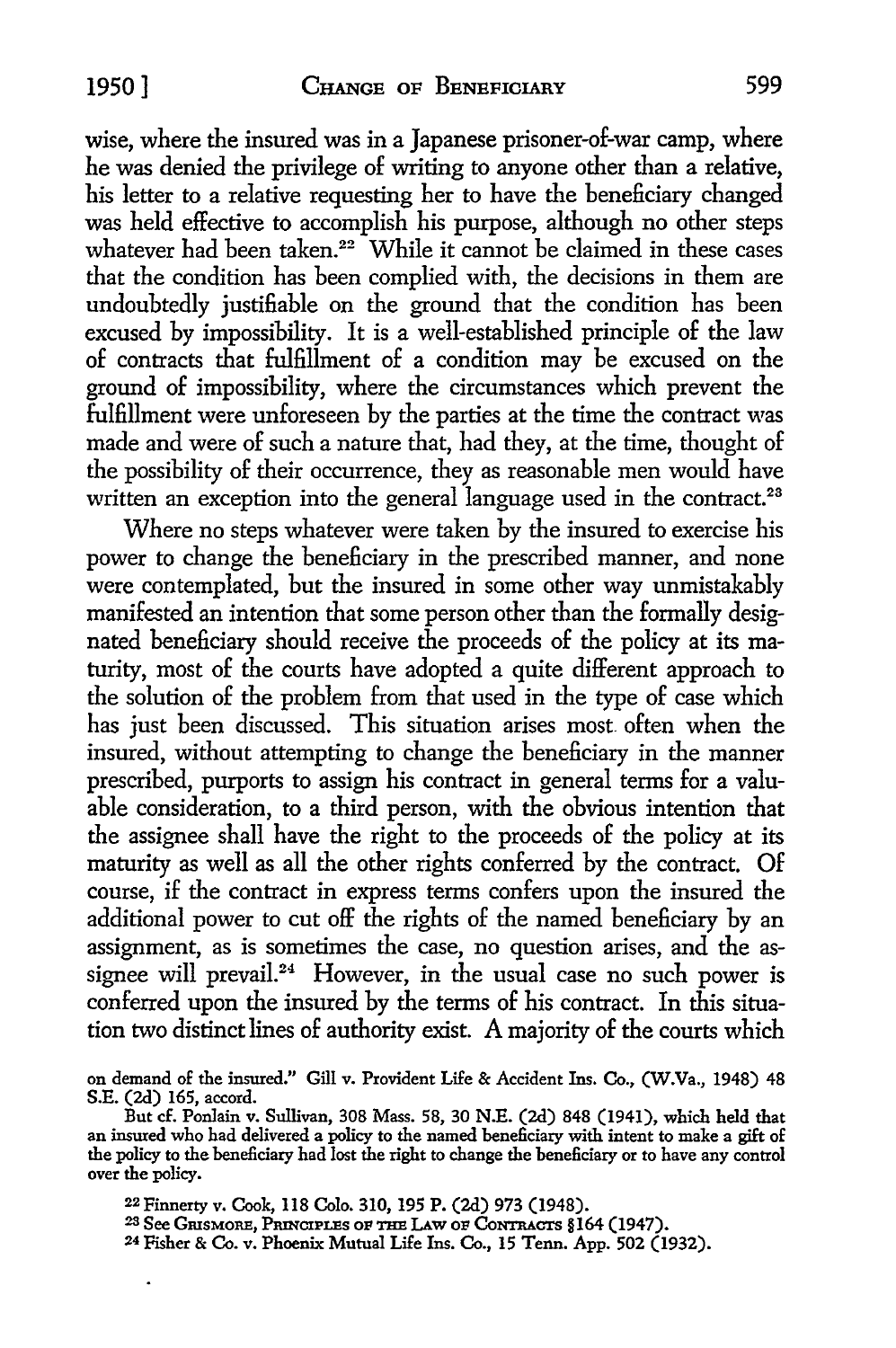have dealt with the question have held that the rights of the assignee are superior to those of the named beneficiary, at least to the extent of the assignee's equity.25 While the reasons which have motivated these decisions have not always been definitely articulated, they have apparently been sought *to* be justified on one or the other of two more or less distinct theories. One group of cases seems *to* proceed on the theory previously mentioned that the beneficiary has no vested interest whatever in the policy, that the right *to* the proceeds resides in the insured until his death and consequently can be assigned by him, thus defeating the expectancy of the beneficiary. Other courts, having more regard for the essential nature of the beneficiary's rights, have taken the position that an assignment is to be deemed the equivalent of a formal change of beneficiary and is effective as such. It is submitted that these decisions, on whatever theory they may be based, are wholly inconsistent with the results reached in the kind of case first discussed above. If it be assumed that the beneficiary does have a contingently vested right, as those cases seem *to* assert, and that the formalities prescribed for a change of beneficiary are conditions subsequent *to* that right, then it is difficult *to* see how the right can be destroyed by a transaction which does not pretend *to* embody any of the prescribed elements. However, it is not difficult to understand why the courts have been astute to find reasons for evading this conclusion in this type of case. Life insurance has come *to* be regarded as an investment medium and as an asset to be hypothecated by the insured in time of financial need, and it does seem unfortunate that he should not be able to so use it without resorting to the rather cumbersome procedure for changing the beneficiary. A minority of courts, however, have preferred *to* adhere to more orthodox principles and have held that an assignment alone will vest no right in the assignee superior *to* those of the beneficiary, who alone can assign the right to the proceeds while they continue in him.<sup>26</sup>

At least one court has held that an insured who delivered his policy to a third person with intent to make a gift thereof and *to* vest all the rights in the donee had effectively cut off the rights of the formally designated beneficiary, although he had taken no steps what-

 $\sim$ 

<sup>25</sup> See Grismore, "The Assignment of a Life Insurance Policy," 42 MicH. L. REv. 789 at 796-800 (1944) where the cases are collected and discussed in more detail.

<sup>20</sup> Ibid., pp. 800-802.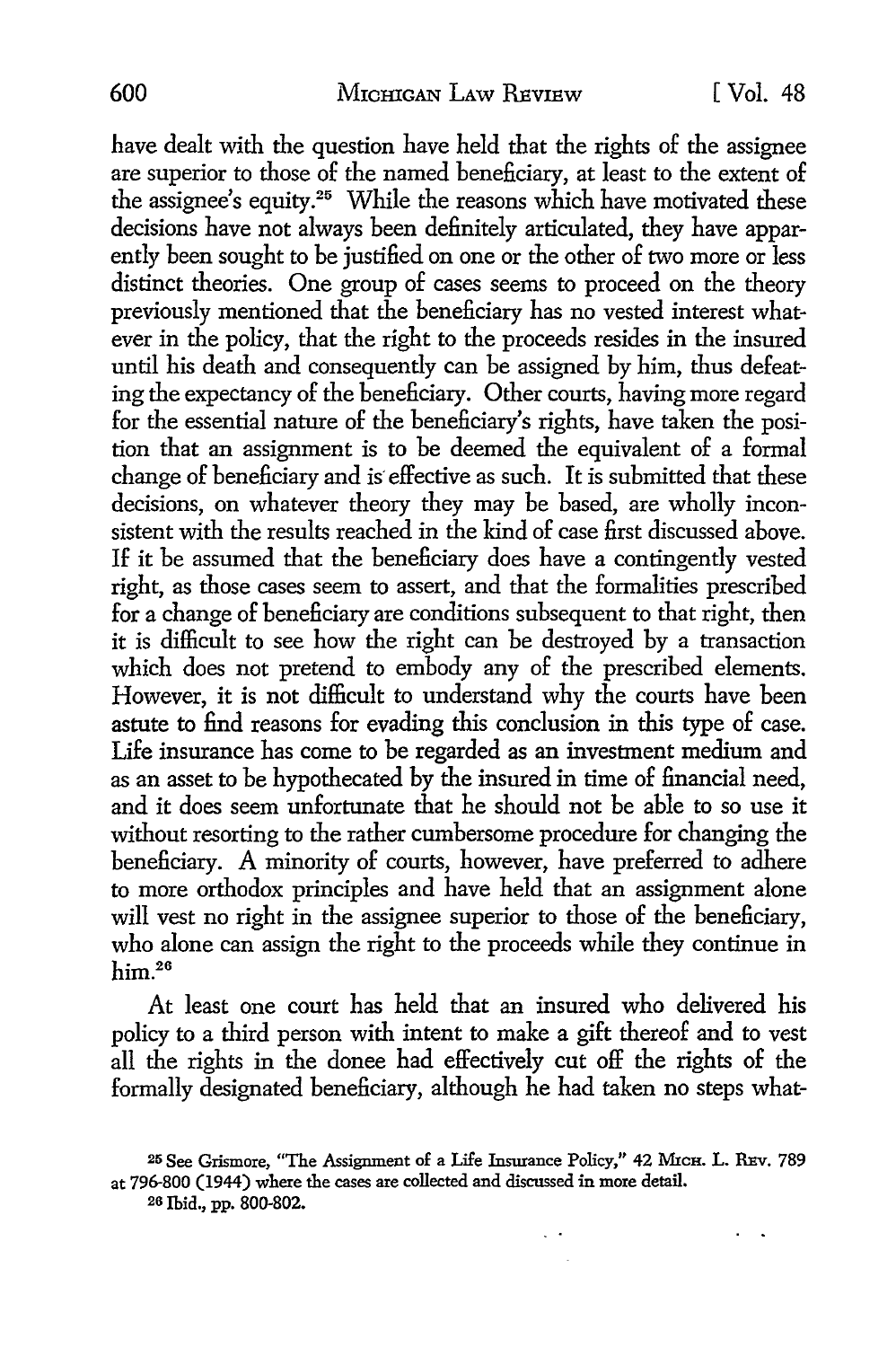ever to comply with the change of beneficiary clause in his policy.<sup>27</sup> Obviously there is less reason for violating accepted principles where the dispute is between two claimants neither of whom has paid value than there is in the assignment case.

So also, the Supreme Court of Arkansas has held that the legatee in a will to whom the testator had bequeathed a policy of insurance was entitled to the proceeds in preference to the formally designated beneficiary, 28 although most of the courts in which this question has arisen seem to have reached the opposite conclusion.<sup>29</sup> In a recent New Jersey case the court refused to prefer a claimant who based his claim on an affidavit prepared by the insured during his lifetime, in which he declared that the claimant was to be the beneficiary of his policy in place of the formally designated beneficiary.<sup>30</sup>

Where the insured and a named beneficiary have entered into an agreement supported by a valuable consideration that the insured will refrain from changing the beneficiary, it is generally held, for obvious reasons, that such beneficiary is entitled to the proceeds of the policy as against a substitute donee beneficiary. This is so although all the requirements for changing the beneficiary have been met.<sup>31</sup> Undoubtedly, if the insurer in such a case should pay the substitute beneficiary

27 Jennings v. Provident Life & Accident Ins. Co., 246 Ala. 689, 22 S. (2d) 319 (1945) s.c. on appeal after retrial under the title, Jennings v. Jennings, 250 Ala. 130, 33 S. (2d) 251 (1947). Johnson v. N.Y. Life Ins. Co., 56 Colo. 178, 138 P. 414 (1914) contra.

Of course, where no beneficiary is named in the policy and the proceeds are payable to the estate of the insured, an effective gift can be made of the policy by delivering it with donative intent, Opitz v. Karel, 118 Wis. 527, 95 N.W. 948 (1903); Peel v. Reibel, 205 Minn. 474, 286 N.W. 345 (1939); Smith v. Pacific Mut. Life Ins. Co., 130 Neb. 501, 265 N.W. 534 (1936).

28 Pedron v. Olds, 193 Ark. 1026, 105 S.W. (2d) 70 (1937). See also, Benson v. Benson, 125 Okla. 151, 256 P. 912 (1927), annotated in 62 A.L.R. 940 (1929) in which, in a proceeding to probate a holographic will, it was said that a disposition of a life insurance policy by will would be effective to cut off the beneficiary named in the policy so long as there was no showing that the contract prescribed any particular method for effecting a change of beneficiary; and Townsend v. Fidelity & Casualty Co., 163 Iowa 713, 144 N.W. 574 (1914), holding that where a policy of insurance is silent as to the method of changing the beneficiary such change may be effected by the will of the insured.

20 Cook v. Cook, 17 Cal. (2d) 638, Ill P. (2d) 322 (1941); Wannamacher v. Stroman, 167 S.C. 484, 166 S.E. 621 (1930). Of course, where the insurance is payable to the estate of the insured or to his executors or administrators it may be disposed of by will, Miller v.

<sup>30</sup> Metropolitan Life Ins. Co. v. Dinzik, 141 N.J. Eq. 336, 57 A. (2d) 247 (1948). See also the cases cited in notes 7, 8, and 9, supra.

31 Beed v. Beed, 207 Iowa 954, 222 N.W. 422 (1929); Gaston v. Clabaugh, 106 Kan. 160, 186 P. 1023 (1920); King v. Supreme Council Catholic Mut. Ben. Assn., 216 Pa. 553, 165 A. 1108 (1907); Benard v. Grand Lodge A.O.U.W., 13 S.D. 132, 82 N.W. 404 (1900); Neary v. Metropolitan Life Ins. Co., 92 Conn. 488, 103 A. 661 (1918).